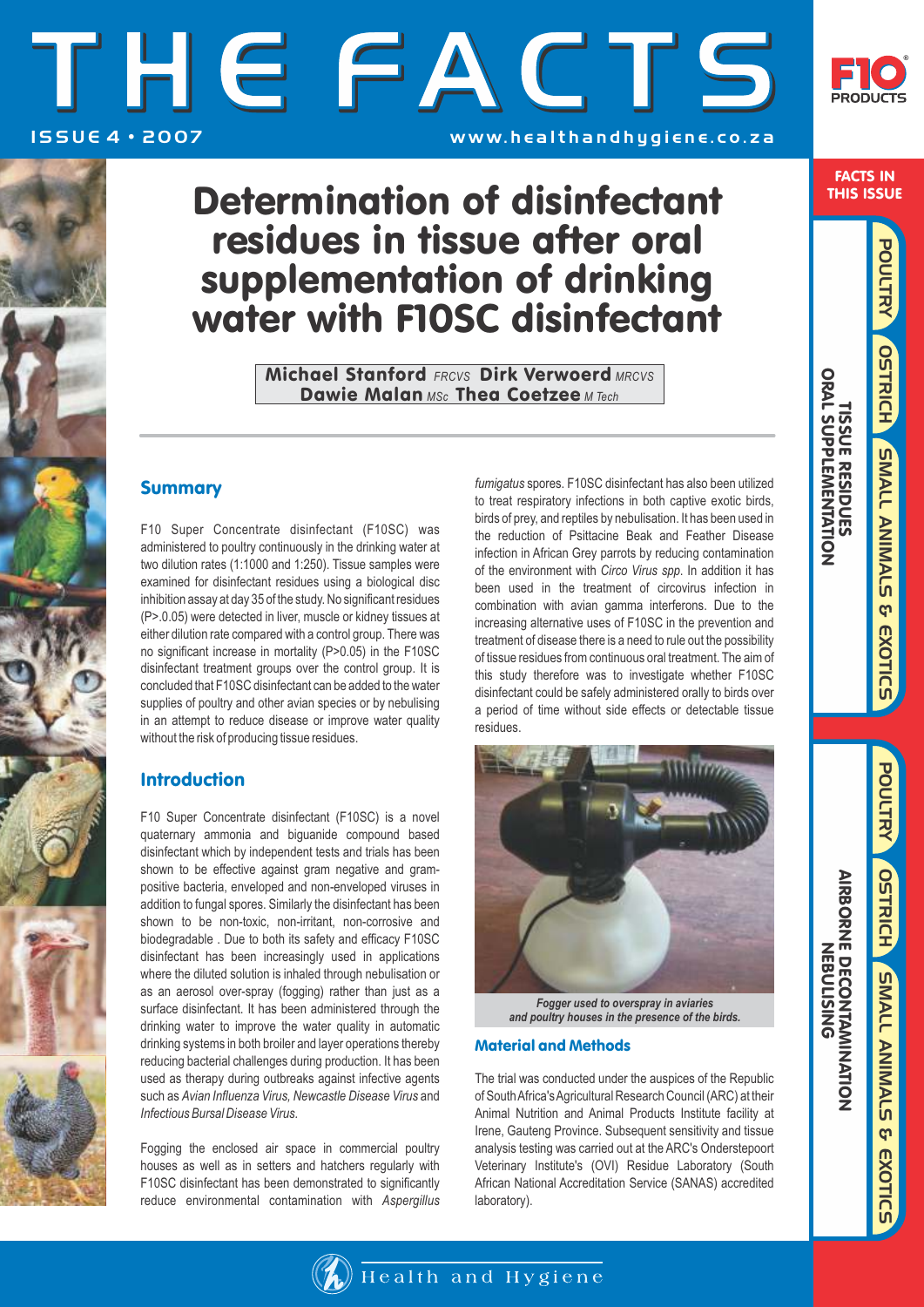

The trial was conducted using 153 as hatched Ross 788 day-old broilers obtained commercially. The birds were placed randomly into a small broiler experimental house. The facility consisted of 9 pens with each pen containing 17 chickens. This study was run in the form of a 3 x 1 block design with each treatment replicated 3 times.

During the period no additives, growth stimulants, coccidiostats or medicines were included in the feed.

Upon arrival at the research site, the chickens were examined and any obviously sick or dehydrated birds were culled. Standard management techniques were followed as described by the suppliers of the Ross chickens (Ross Broiler Management Manual, 2002) and the same care and management was provided to all the birds used in the study. All birds were housed in wire pens with the floor covered with approximately 5cm wood shavings. Each pen was equipped with a 10-liter fountain drinker and a plastic tube feeder. The house temperature at the start of the study was kept as close as possible to 32 °C whereafter it was decreased with a gradient as the chickens grew older. All the broilers received broiler starter and finisher diets formulated to commercial specifications that contained no additional medication or supplementation. The feed was formulated and mixed at the ARC Poultry Nutrition facilities at Irene. The birds received no vaccines.

The experimental house was divided into two areas. The control group of chickens was placed and reared in the one side of the house. The two treatment groups that were supplemented with F10SC via the drinking water with respectively 1:1000 and 1:250 concentrations (10ml and 40ml/ 10-l drinking water) were placed opposite each other on the other side of the house. Footbaths containing F10SC in the water were placed on both sides of the control and treatment pens respectively for the personnel to walk through in the broiler house. The F10SC was prepared fresh on a daily basis and placed into the footbaths and drinkers. Chickens were weighed weekly, and their feed intake recorded. The water consumption was recorded throughout the study.



Grey parrot in a nebulisation chamber. The compressor is outside the chamber while the pot of nebulisers drug is inside with the bird. Such a chamber is also suitable for reptiles and small mammals.

#### The water treatments were administered to each group as follows:

- Control (Pens 1,2,3): Broilers that received only clean drinking water containing no F10SC disinfectant.
- Dilution (Pens 4,5,6): Broilers that received drinking water containing 1:1000 F10SC
- Dilution (Pens 7,8,9): Broilers that received drinking water containing 1:250 F10SC .

Broilers were selected randomly from each group (16 broiler chickens from the control treatment and 30 broiler chickens each from both the F10SC treatments). After the birds had been killed humanely tissue samples (158) where initial taken from across the 3 groups consisting of breast meat and liver and a further (14) confirmation samples of thigh meat and kidney. Feed and water samples were also submitted to the ARC-OVI Laboratories for residue detection. A biological assay based on disc inhibition zones in cultures of *Bacilis subtilis* were used to detect disinfectant residues. A sensitivity evaluation test determined that F10SC disinfectant would be detected at concentrations of 1:9000 and greater using the indicator microorganisms (*Bacilis subtilis*)

#### **Results**

Statistical analysis of the performance data utilised a procedure test with significance reported with 95% confidence limits.

#### Detection of F10SC residues in tissue residues at day 35

Asummary of the feed and water samples and the tissue sample residue tests are given in Table 1 below.

#### Table 1

| Sample                                           | Negative | Positive |
|--------------------------------------------------|----------|----------|
| Feed negative control                            |          | $\cup$   |
| Water untreated negative control                 |          | 0        |
| Water treated with 1:1000 F10SC positive control |          |          |
| Water treated with 1:250 F10SC positive control  |          |          |

| Breast muscle meat (control)        | 17  | U |
|-------------------------------------|-----|---|
| Breast muscle meat - (1:1000 F10SC) | 31  | U |
| Breast muscle meat - (1:250 F10SC)  | 31  | U |
| Liver - (control)                   | 15  | 2 |
| Liver - (1:1000 F10SC)              | 25  | 6 |
| Liver - (1:250 F10SC)               | 31  | U |
| Kidney - (control)                  | 2   | U |
| Kidney (1:1000 F10SC)               | 4   | U |
| Thigh muscle meat - (control)       | 2   | U |
| Thigh muscle meat (1:1000 F10SC)    | 6   | Λ |
|                                     | 164 | 8 |

Liver samples (Table 1) from individuals in the control group and 1:1000 F10SC dilution group indicated evidence of F10SC disinfectant residue despite the muscle samples producing negative results. Accumulation of chemical substances in the liver would most probably be expected to also occur in kidney tissue but this was not detected. Further tests on these 6 chickens on further muscle and kidney samples were negative for residues of F10SC. The disc diffusion based assay is regarded as highly sensitive but with lower specificity. The results on the liver samples were therefore considered to be "false positives" due to imperfect specificity of the disc diffusion assay. It was therefore concluded there was no accumulation of F10SC residues in the tissue samples.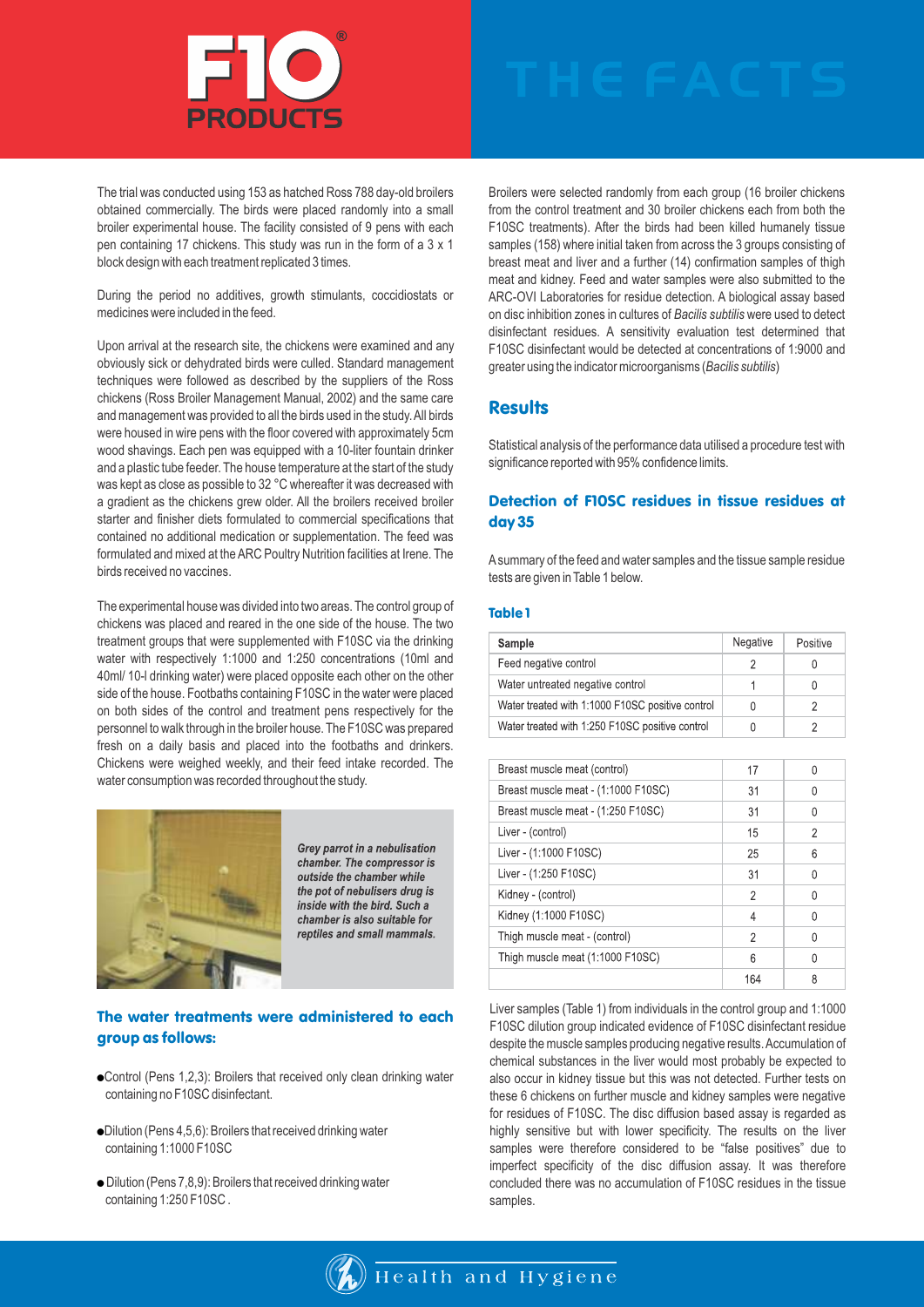

#### Effect of F10SC disinfectant supplementation on mortality

Mortalities encountered over the 35 day test period are shown in Table 2.

#### Table 2.

| Date      | Pen No. | <b>Mortalities</b> | <b>Treatment</b> | <b>Diagnoses</b>      |
|-----------|---------|--------------------|------------------|-----------------------|
| 01/02/04  | 8       |                    | 1:250 F10SC      | Septicemia            |
| 08/02/04  | 2       |                    | Control          | Septicemia            |
| 09/02/04  | 3       |                    | Control          | No macroscopic lesion |
| 19/02/04/ |         |                    | Control          | Hepatoses             |
| 19/02/04  |         |                    | 1:250 F10SC      | No macroscopic lesion |

The incidence of 3% mortality was low. There was no significant difference (P>.0.05) in mortality or incidence of disease between the control group and F10SC treatment groups.

#### Effect of F10SC disinfectant supplementation on water and feed intake.

Although the sole purpose of the study was to determine F10SC residues in the tissue samples taken a note was nevertheless made of water and feed intake over the 35 day period. It should be noted that the manufacturers recommended concentrations of F10SC for **continuous supplementation of drinking water** to improve water quality are from 1:20,000 to 1:40,000 and from 1:2500 to 1:10,000 when used to reduce bacterial infections in poultry dependant upon the type of microorganism contamination.

#### Cumulative water intake (g) up to 35 days of age.



In general, the cumulative water consumption values were respectively 88% and 56% lower for the 1:1000 F10SC and 1:250 F10SC groups compared to the control over the 5-weeks rearing period.

At higher concentrations drinking water treated with F10SC has an increasingly bitter taste. Taste tests have shown that at concentrations of 1:2000 and above no chemical taste is observed.



Compare to the control the average magnitude over 35 days for cumulative feed intake differed with 98% and 68% for 1:1000 F10SC and 1:250 F10SC respectively.



Permanent misting/fogging system in poultry house to reduce airborne contamination



*Open misting/fogging system used in a nebulising therapy to treat airsaccullitis in adult ostriches*